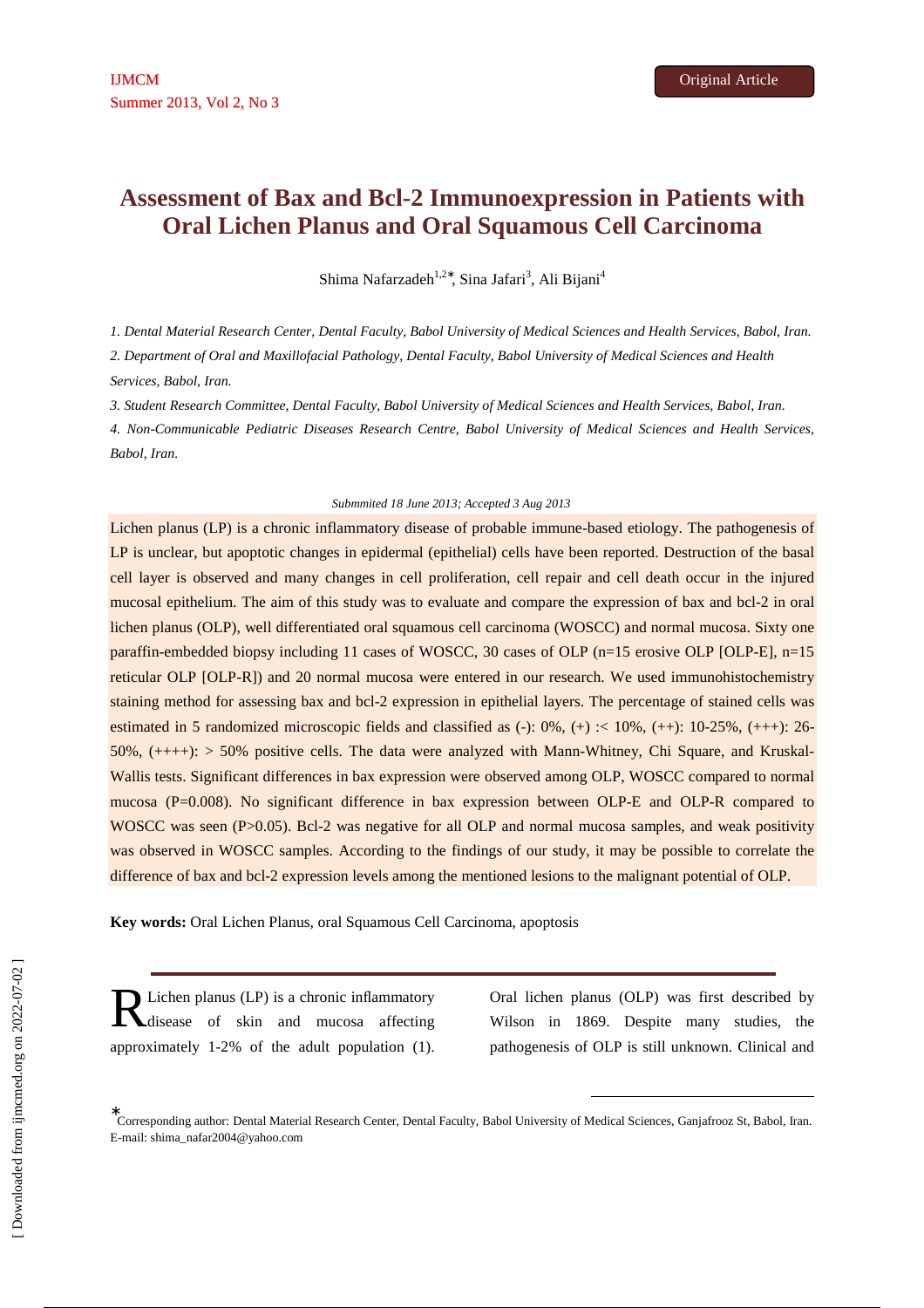#### Bax and Bcl-2 Immunoexpression in OLP and OSCC

immunohistochemical studies strongly support an immunologic basis for the disease (2). The potential form alignant transformation of OLP, especially erosive type remains controversial.

In 1999, Van der Meij et al. reviewed OLP cases with malignant transformation and concluded that two thirds of these cases, did not present clear criteria regarding the clinical and histopathologic diagnosis of the disease (3). One year later, Eisenberg and Krutchkoff mentioned a lack of criteria for the diagnosis of OLP (4).

Since 2005, the World Health Organization (WHO) classified OLP as a potentially malignant disorder, but it presents a lower risk of malignant transformation compared to leukoplakia and erythroplakia (5). However, such classification is not fully accepted because it is the target of countless debates. Despite several retrospective and prospective epidemiologic studies performed in the last 20 years in several countries, it was shown that 1.63% of initially diagnosed lesions as OLP evolve into oral squamous cell carcinomas (6). Some authors believe that most malignant transformed cases described in the literature, have not been sufficiently documented to be described as such (3, 7-8). Several studies have suggested that OLP has a malignant potential and the rate of malignant transformation in OLP has been estimated to be 0.4- 6.25% (9-10). However, other studies failed to prove the malignant transformation potential of OLP (3, 11).

Apoptosis is a programmed cell death which is induced by cell damage beyond repair, viral infection or stress conditions such as starvation. Apoptosis can be caused by the cell itself, the surrounding tissue or inflammatory cells (12). The triggers for apoptosis in OLP are still unknown, but T cells attack to basal epithelial cells triggers a series of complex molecular mechanisms designed to arrest the cell cycle for DNA repair, induce cell senescence or apoptosis to eliminate cells with severely damaged DNA (13). However, some

authors demonstrated that epithelial cells in OLP frequently respond to this attack with an increase in cell proliferation rate (14-15). Recent techniques such as immunohistochemistry and molecular biology, have been contributed to end this polemic subject. Despite being different methodologies, these techniques have a single objective: to evaluate the expression of proteins related to the regulation of the cellular cycle.

It is currently known that alterations in the mechanisms of cell proliferation and apoptosis are essential for carcinogenesis. Alterations expression and consequently, function of such proteins may be a strong indicator for malignant transformation of a lesion. Among the several proteins involved in cell proliferation and apoptosis processes, bcl-2 and bax deserve greater attention; not only for their known key role in these processes but also for the participation in the human carcinogenesis process especially in oral cavity (16). Detection of apoptotic abnormalities before the consequences become clinically or histologically detectable will greatly help the early diagnosis.

The increase in expression of bcl-2 is not only essential for oral carcinogenesis, but also influences the progression of the disease. Because it increases the survival rate of neoplastic cells, allowing new genetic mutation to occur and granting their higher resistance to chemotherapy and radiotherapy (6, 17). Considering the importance of bcl-2 and bax in apoptosis, and because few researches have evaluated the role of these apoptotic markers in malignant changes of OLP, the aim of this study was to evaluate and compare the expression of bax and bcl-2 in OLP, WOSCC and normal oral mucosa.

## **Material and Methods**

## **Samples**

A total of sixty paraffin-embedded biopsy samples with diagnosis of OLP and OSCC were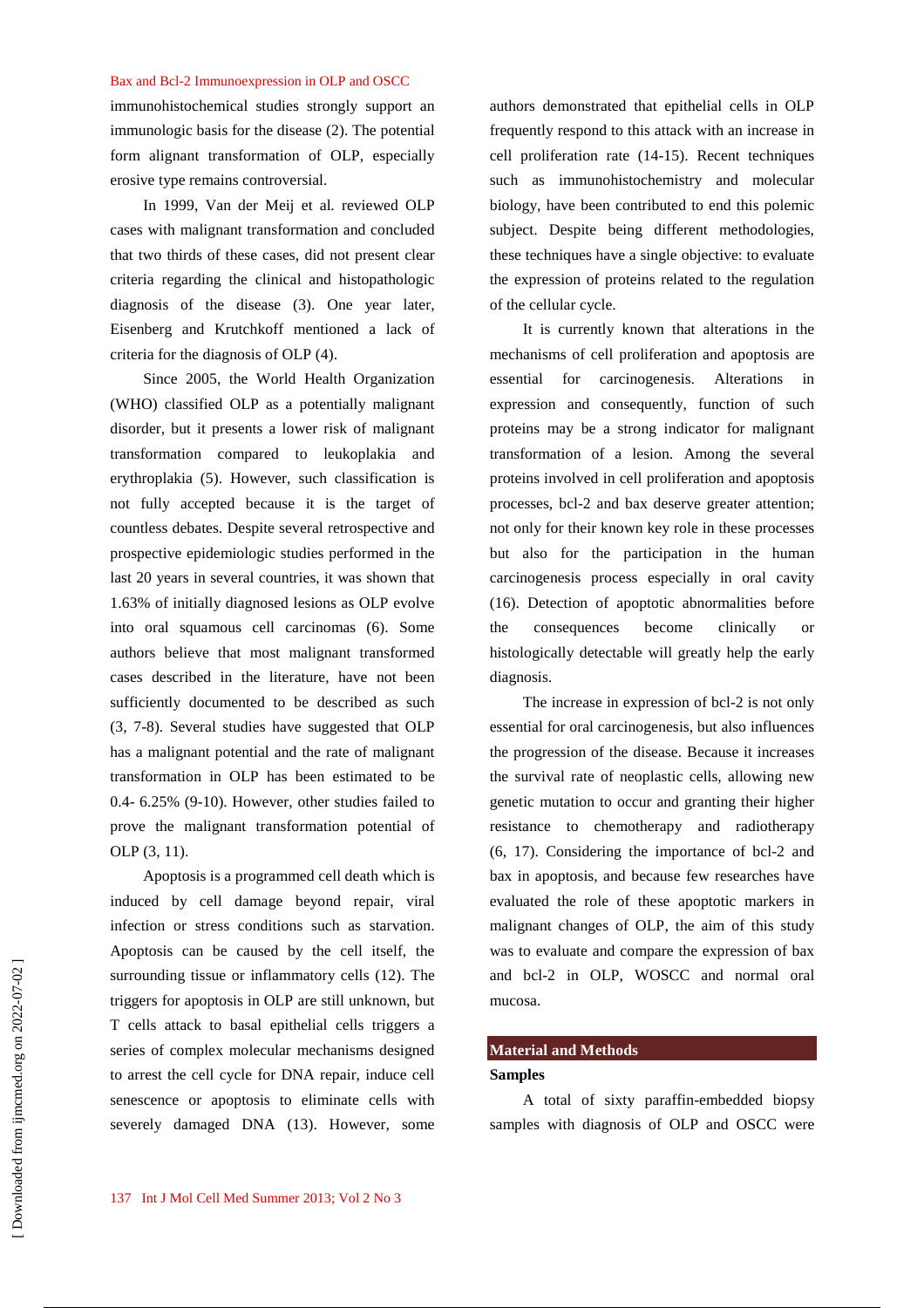collected from the archive of oral and maxillofacial pathology department of Babol dental school. The specimens included 30 of OLP, 20 samples of normal mucosa (Periphery of OLP samples) (18) and 11 of WOSCC. The OLP tissues were further classified as: (a) erosive type  $(n=15)$  and (b) reticular type (n=15). In order to confirm the diagnosis, Hematoxylin and Eosin-stained slides were re-evaluated before entering the samples in our study.

#### **Immunohistochemical staining**

Immunohistochemistry procedure was used to detect the expression of bax and bcl-2 markers. Briefly, 4  $\mu$ m thick sections from formalin-fixed and paraffin-embedded samples were prepared. The peroxidase-antiperoxidase (PAP) technique was used, performing immunohistochemical analysis by means of the avidin-biotin method. Slides were deparaffinized in xylene, rehydrated and incubated with  $0.5\%$  (v/v)  $H_2O_2$  in methanol for 20 min to block the endogenous peroxidase activity. Slides were then washed with Tris-buffered saline (TBS) and heated for 15 min at 100°C in 10 mM sodium citrate buffer (pH 6.0) and boiled in a microwave oven (700 W) for antigen epitope retrieval. Nonspecific binding was blocked by incubation of slides with 1% BSA for 1 h. Sections were incubated with primary antibodies (anti-Bcl-2 antibody dilution 1:100 and anti-Bax antibody dilution 1:100, Sigma-Aldrich, St. Louis, Missouri, USA) overnight at  $4^{\circ}$ C, then biotinylated horse antimouse IgG secondary antibodies were used at 1: 200 dilution for 30 min, then visualized using diaminobenzidine (DAB) as chromogen. Slides were washed with TBS after each step. Finally, they were counter-stained with Mayer's hematoxylin, dehydrated and mounted with DPX mountant. Negative control samples were processed in parallel to the test samples by replacing the primary antibody with phosphate buffer saline (PBS). We used breast carcinoma and normal tonsil tissue as positive control for bax and bcl-2 respectively.

Microscopic examination was performed by a pathologist under Olympus BX41 (Olympus, Tokyo, Japan) light microscope. Expression index was determined based on the percentage of stained cells in basal and parabasal layers in five high power fields. Cases were assigned to one of the following categories:  $0\%$  positive cells  $(-)$ ,  $\lt 10\%$ positive cells  $(+)$ , 10-25% positive cells  $(+)$ , 26-50% positive cells  $(+++)$  or  $>50\%$  positive cells  $(+++)$  (19).

## **Statistical analysis**

SPSS Version 18.00 was used for statistical analysis. The data were analyzed using the Mann-Whitney, Chi-Square, and Kruskal-Wallis tests.

#### **Results**

Significant differences in bax expression were observed among OLP and WOSCC compared to normal mucosa (P=0.008). No significant difference in bax expression was seen between OLP-E and OLP-R compared to WOSCC (P=0.138 and P=0.206, respectively) (Fig. 1).



There was no significant difference in bax expression between OLP-E and OLP-R  $(P=0.91)$ . Bax expression in OLP was significantly higher than normaloral mucosa  $(P=0.007)$ , but no statistically significant difference between OLP and WOSCC in bax expression level was seen (P=0.089) (Table 1) (Fig. 2, 3). No expression of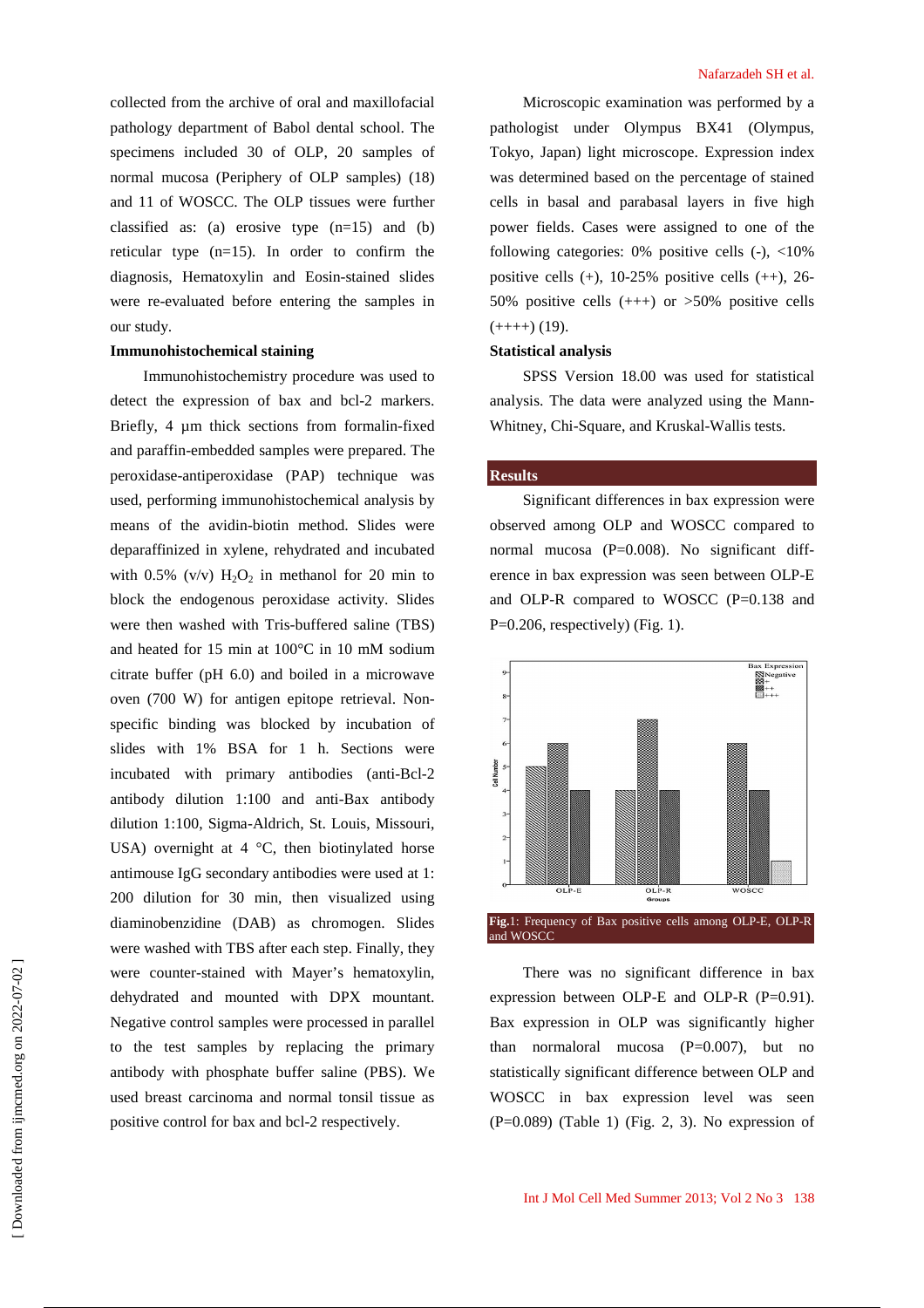#### Bax and Bcl-2 Immunoexpression in OLP and OSCC

bcl-2 was seen in OLP and normal mucosa samples. In WOSCC only 4 samples (out of 11) expressed bcl-2 (Fig. 4, 5).

#### **Discussion**

During the last few decades, there has been a large debate on the malignant transformation of OLP and the results are still conflicting. According to WHO definition, a precancerous lesion is a morphologically altered tissue in which cancer is more likely to occur than in its apparently normal counterpart (20-21). The WHO report stated that malignant transformation of OLP is seen in 2-3% of the patients with the disease. This is why the expert group nominated by WHO concluded that OLP is a potentially precancerous condition with a significantly increased risk of cancer. Recently, WHO has stated that the recommended term to be used is "potentially malignant disorder" (22). According to Lee et al., the cell proliferation rate in OLP is higher than in normal mucosa but lower than epithelial dysplasia and squamous cell carcinoma (23). This may explain the reason why WHO states that the malignant transformation rate of OLP is lower than leukoplakia (with epithelial dysplasia) and erythroplakia; as the smaller the cell proliferation rate, the slighter the chance of cells suffering new mutations (6).

| Table 1. Frequency of Bax positive cells in samples |               |              |       |       |
|-----------------------------------------------------|---------------|--------------|-------|-------|
| Bax                                                 | Groups        |              |       |       |
|                                                     | Normal Mucosa | <b>WOSCC</b> | OLP-E | OLP-R |
|                                                     |               |              |       |       |
|                                                     | n             |              |       |       |
|                                                     |               |              |       |       |
|                                                     |               |              |       |       |







**Fig. 2.** Immunohistochemical staining of Bax in OLP (×100) **Fig. 3.** Immunohistochemical staining of Bax in WOSCC (×400)

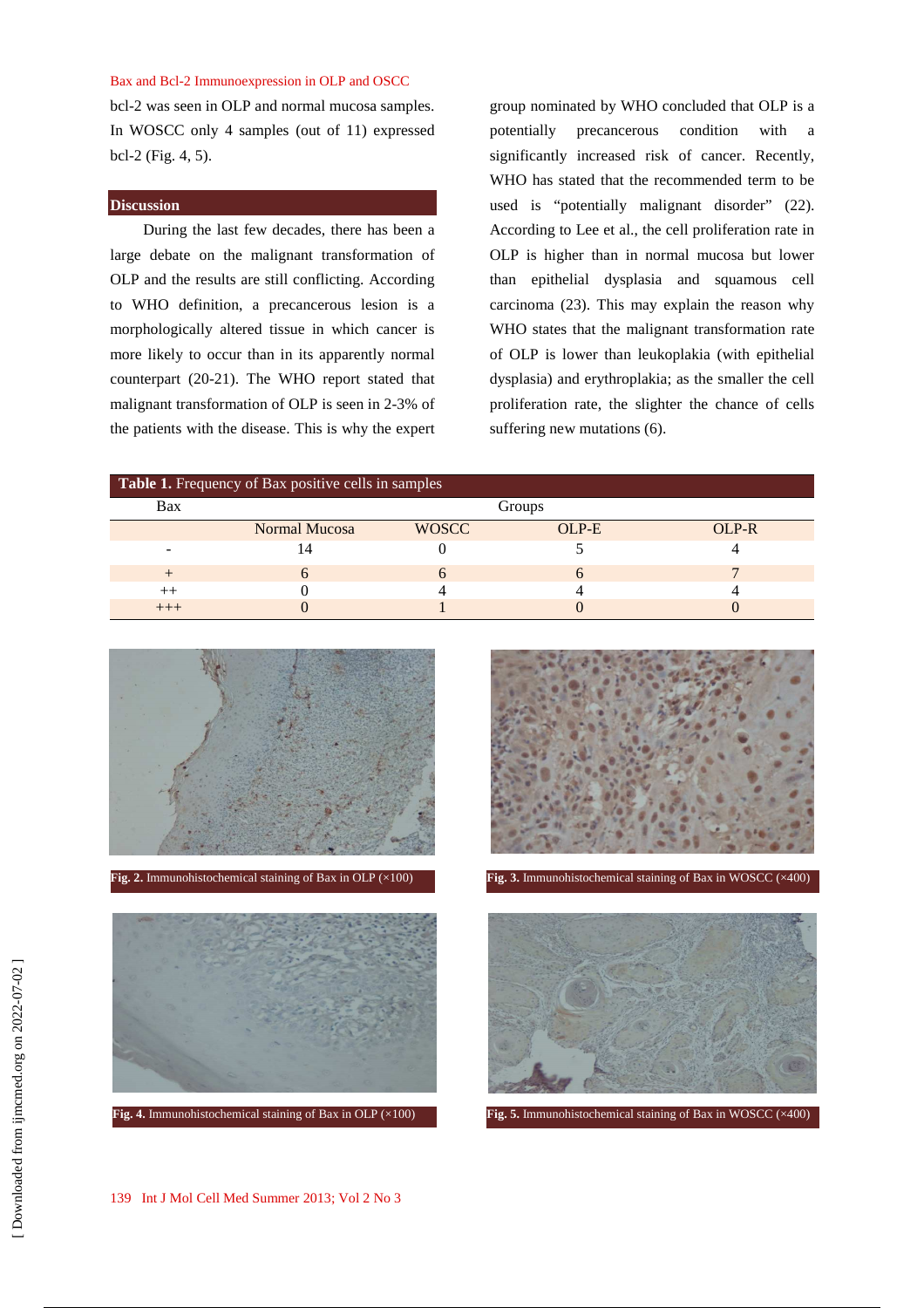In our study, a significant difference in Bax expression between OLP and normal mucosa was found. This finding was similar to Abdel-Latif et al. (13), Bloor et al. (14) and Bascones-Ilundain et al. studies (24). Chen et al. found bax expression significantly higher than normal mucosa (25), but Sklavounou et al. reported that there was a little difference in Bax expression between normal mucosa and OLP. This difference might be because all their samples were reticular OLP and their control group were epithelial hyperplasia samples  $(26)$ .

According to our research findings, the expression of bax was significantly different in OLP compared to WOSCC. Bax expression showed no significant differences between OLP-E, OLPR and WOSCC. Sousa et al. found that Bax expression was significantly higher in epithelial dysplasia compared to OLP with a similar Bax expression in OSCC and OLP (6, 27).

This fact can indicate a deregulation of the apoptotic mechanisms in OLP, preventing the death of genetically damaged cells and consequently, increasing the malignant transformation risk (27- 28). Some studies suggested that decrease in the expression of bax is essential for the development and progression of oral cancer (16-17, 29-30).

In 21 cases (70%) of OLP, Bax protein was expressed, but the percentage of cells expressing Bax in OLP-E was not significantly different from OLP-R. Bascones-Ilundain et al. found that the expression of bax in the erosive-atrophic type of OLP was similar to reticular type (24). If atrophicerosive lesions would be more likely to undergo malignant transformation, as it had been proposed, we could have expected to find differences in Bax expression according to the clinical form of OLP (9, 31-32).

In this study, bcl-2 was not expressed in any of OLP samples, similar to the findings of Sklavounou et al. (26) and Leyva-Huerta et al. (33). Bloor et al. showed that bcl-2 expression was very weak or not present in OLP samples. Although bcl-2 was expressed in OLP and normal mucosa, but there was no significant difference between them (14).

Tissue growth depends on the relative rates of cell proliferation and cell death. Decreasing the percentage of apoptotic cells may contribute to tumor formation and progression by increasing cell survival. Higher bax expression not only compensates the increase of the cell proliferation rate but also allows the elimination of cells with irreversible genetic damages, which may reduce the effect of carcinogens on the epithelium (6).

Both antiapoptotic Bcl-2 and proapoptotic Bax belonged to apoptosis regulatory proteins. Bcl-2 can form homodimers (Bcl-2 and Bcl-2) and heterodimers (Bcl-2 and Bax). In normal conditions, antiapoptotic Bcl-2 forms heterodimers with proapoptotic Bax and inhibits the activation of Bax. When Bcl-2 is over expressed, Bcl-2 homodimers dominate and cells are protected against death. When Bax is in excess, Bax homodimers are predominant and cells can undergo apoptosis. The ratio of Bcl-2⁄Bax regulates the release of cytochrome C from the mitochondria. The following activation of the caspase and proteolytic cascade leads to cell death. So, cell apoptosis depends on the ratio of these two proteins (34).

For some authors, the small number of apoptotic cells detected in OLP is explained by the brief duration of the apoptotic process (2-3 h) or by the so-called section plane effect, according to which some of the nuclei of some keratinocytes are not observed due to the histologic sectioning, so that even if they are in apoptosis, apoptosis signs are not detected (13-14, 35). Although these interpretations appear reasonable, we do not consider that they explain the low rate of apoptotic cells in OLP. If a large number of epithelial cells were in apoptosis, a higher rate of apoptotic cells would have been observed in this and other studies, even if the process were brief and some cells did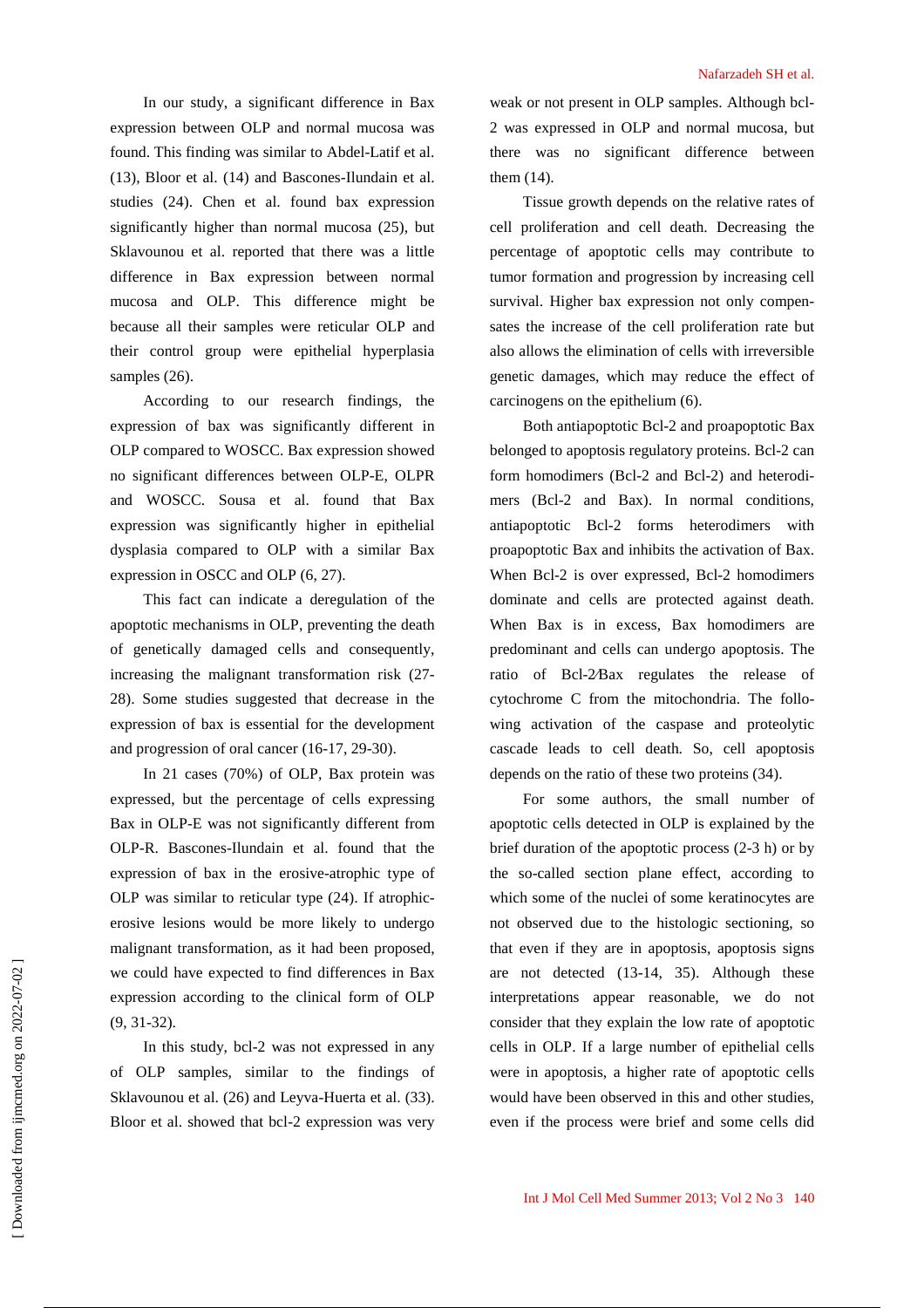#### Bax and Bcl-2 Immunoexpression in OLP and OSCC

not show their nuclei (13, 24, 36). We consider that the little quantitative importance of apoptosis may be explained by the need to preserve the epithelial structure, which may have major consequences for the capacity for malignant transformation of OLP.

The observation that Bax was more extensively distributed than Bcl-2 may be consistent with the concept that Bax regulates apoptosis by forming heterodimers with Bcl-2. In those cases of lichen planus in which Bcl-2 was absent, Bax may have bound with other regulatory proteins, including other members of the Bcl-2–related family, such as Bcl-x, McL-1, Bad or Bak. It is conceivable that in OLP, apoptotic cell death may be controlled by extracellular instead of molecular regulators, such as Fas and its ligand (FasL) (14, 37). Indeed, in a previous study, positive staining for Fas and FasL has been detected in the supra basal layers of OLP, in association with Bcl-x and Bax but in the absence of Bcl-2 (38-39). Thus, the evaluation of other apoptosis molecules seems necessary.

Authors declare no conflict of interest.

## **Acknowledgement**

This study was a student thesis in Babol dental school and was financially supported by the Vice Chancellery for Research of Babol University of Medical Sciences. We thank Mr. Mohsen Aghajanpour Mir for his valuable help in laboratory procedure.

#### **References**

1. Lage D, Pimentel VN, Soares TC, et al. Perforin and granzyme B expression in oral and cutaneous lichen planus - a comparative study. J Cutan Pathol 2011;38:973-8.

2. Regezi J, Sciubba J, Jordan R. Oral Pathology, Clinical pathologic correlations. 5th ed ed: WB Saunders; 2008:73-106. 3. van der Meij EH, Schepman KP, Smeele LE, et al. A review of the recent literature regarding malignant transformation of oral lichen planus. Oral Surg Oral Med Oral Pathol Oral Radiol Endod 1999;88:307-10.

4. Eisenberg E, Krutchkoff DJ. Lichenoid lesions of oral mucosa. Diagnostic criteria and their importance in the alleged

relationship to oral cancer. Oral Surg Oral Med Oral Pathol 1992;73:699-704.

5. The International Agency for Research on Cancer. Pathology & Genetics of Head and Neck Tumors. 1 ed. Barnes L, Eveson J, Reichart P, et al., editors. Lyon (France): IARC Press; 2005: 430.

6. Sousa FA, Paradella TC, Carvalho YR, et al. Comparative analysis of the expression of proliferating cell nuclear antigen, p53, bax, and bcl-2 in oral lichen planus and oral squamous cell carcinoma. Ann Diagn Pathol 2009;13:308-12.

7. Krutchkoff DJ, Cutler L, Laskowski S. Oral lichen planus: the evidence regarding potential malignant transformation. J Oral Pathol 1978;7:1-7.

8. Lodi G, Scully C, Carrozzo M, et al. Current controversies in oral lichen planus: report of an international consensus meeting. Part 2. Clinical management and malignant transformation. Oral Surg Oral Med Oral Pathol Oral Radiol Endod 2005;100:164-78. 9. Mignogna MD, Fedele S, Lo Russo L, et al. Field cancerization in oral lichen planus. Eur J Surg Oncol 2007;33:383-9.

10. van der Meij EH, Mast H, van der Waal I. The possible premalignant character of oral lichen planus and oral lichenoid lesions: a prospective five-year follow-up study of 192 patients. Oral Oncol 2007;43:742-8.

11. Brzak BL, Mravak-Stipetic M, Canjuga I, et al. The frequency and malignant transformation rate of oral lichen planus and leukoplakia--a retrospective study. Coll Antropol 2012;36:773-7.

12. Mattila R, Syrjanen S. Caspase cascade pathways in apoptosis of oral lichen planus. Oral Surg Oral Med Oral Pathol Oral Radiol Endod 2010;110:618-23.

13. Abdel-Latif AM, Abuel-Ela HA, El-Shourbagy SH. Increased caspase-3 and altered expression of apoptosisassociated proteins, Bcl-2 and Bax in lichen planus. Clin Exp Dermatol 2009;34:390-5.

14. Bloor BK, Malik FK, Odell EW, et al. Quantitative assessment of apoptosis in oral lichen planus. Oral Surg Oral Med Oral Pathol Oral Radiol Endod 1999;88:187-95.

15. Tobon-Arroyave SI, Villegas-Acosta FA, Ruiz-Restrepo SM, et al. Expression of caspase-3 and structural changes associated with apoptotic cell death of keratinocytes in oral lichen planus. Oral Dis 2004;10:173-8.